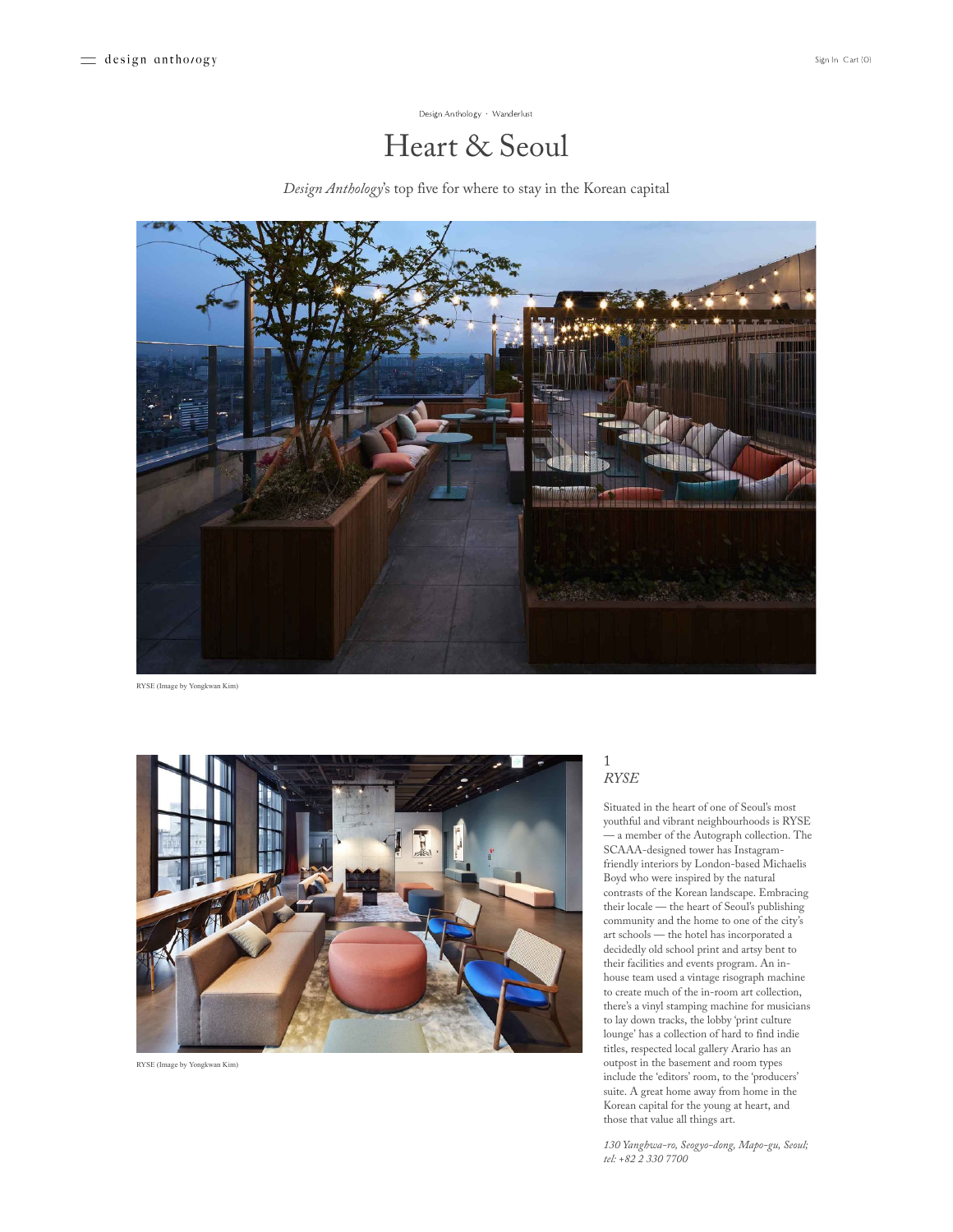### 2 *Four Seasons, Seoul*

For a luxurious indulgence in South Korea's capital city, look no further than the Four [Seasons,](https://www.fourseasons.com/seoul/) Seoul. Mindful of Korean architecture's ever-conscious relationship with its environment, LTW Designworks — who handled the interior design — strove for material harmony. Thus, translucent back-lit panels cast soft light across the space and coconspire with a palette of muted earth tones to create a sense of lightness and openness throughout — helped also by the fact that rooms here are the largest in the city. The hotel's anchor restaurants — Kioku serving Japanese and Yu Yuan serving Chinese — were designed by [André](http://afso.net/) Fu and are destinations in their own right.

*97 Saemunan-ro, Jongno-gu, Seoul; tel: +82 2 6388 5123*



Four Seasons, Seoul



# *The Shilla Seoul*

3

The [Shilla](https://www.shillahotels.com/index.do?lang=en) Seoul is a veritable institution. Constructed in 1973 and occupying a prominent hilltop position in the centre of the city, it stood as a pinnacle of progress as the country rebuilt. Under the direction of Peter Remedios, interiors have recently seen a full update, now dominated by soothing beige and taupe tones. The property's traditional *hanok* is a popular venue for weddings, and Korean restaurant La Yeon — one of eight dining outlets — was awarded three stars in last year's inaugural *Michelin Guide* for Seoul.

*249, Dongho-ro, Jung-gu, Seoul; tel: +82 2 2233 3131*

The Shilla Seoul

# $\Delta$ *GLAD Hotel*

The only DESIGN HOTELS member property in Seoul, [GLAD](http://www.glad-hotels.com/eng/index.do) Hotel guarantees a classy stay in a design-fringed atmosphere. The brand has two branches, one in hip Gangnam and another in Yeouido — Seoul's financial district — with the latter offering luxuriously spacious rooms in a city facing ever-smaller hotel rooms. Ultra-comfortable beds, Italian designed Artemide lighting and a subdued, grayscale colour scheme with dark walnut flooring combine for a restful environment, ideal for a recharge. A business lounge, gym and ground-floor restaurant and cafe round out the offerings.

*16 Uisadang-daero, Yeongdeungpo-gu, Seoul; tel: +82 2 6222 5000*